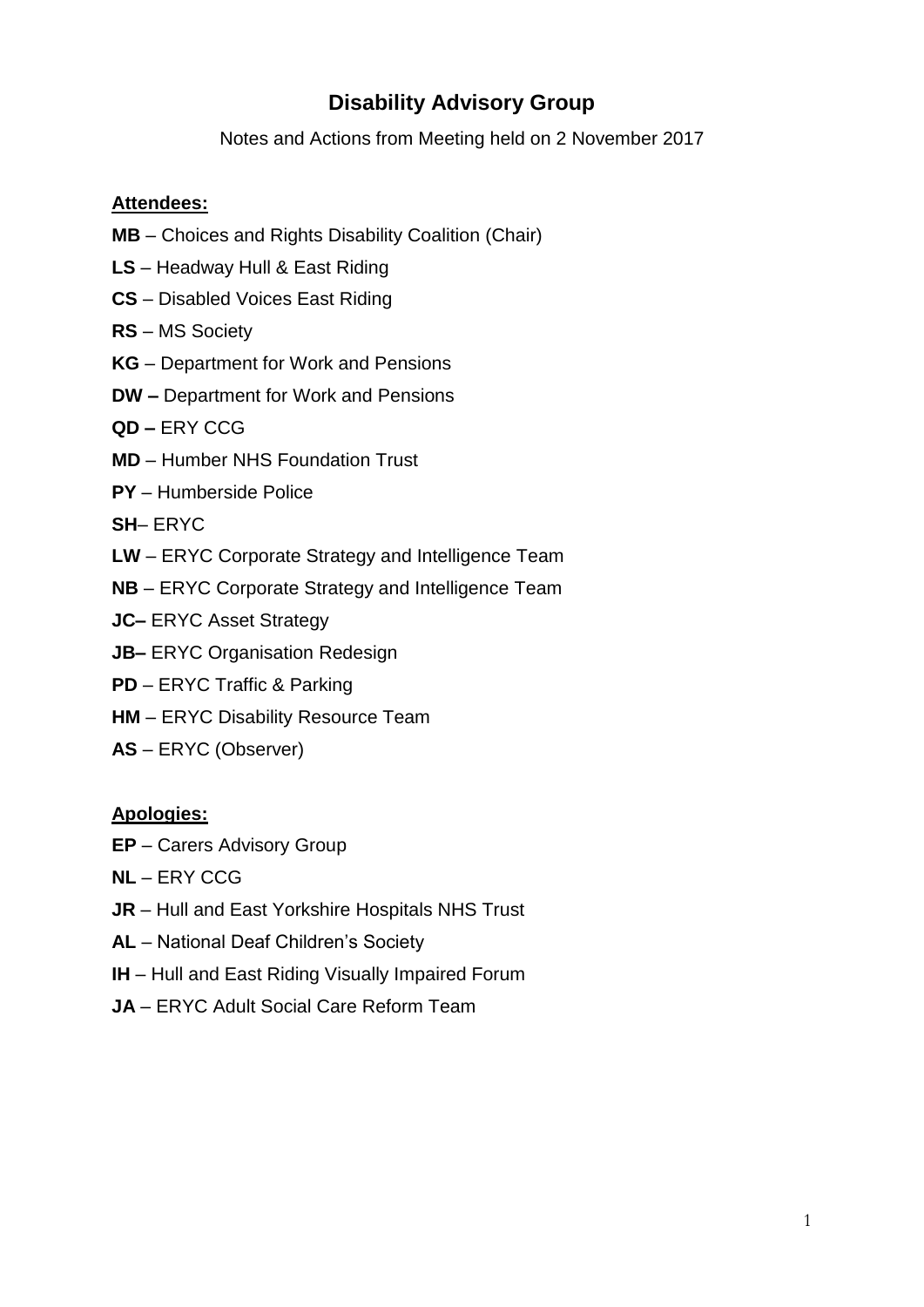### **Notes of the meeting held on 2 November 2017**

| <b>Notes</b>                                                   | <b>Actions</b>                        |
|----------------------------------------------------------------|---------------------------------------|
| Minutes from the meeting held on 3 August and Matters Arising. |                                       |
| The notes from the meeting held 3 August 2017 were             |                                       |
| approved.                                                      |                                       |
|                                                                |                                       |
| Safe Place scheme update – NB confirmed that an article to     |                                       |
| promote the scheme was going to be featured in the             |                                       |
| December issue of the Your East Riding magazine.               |                                       |
|                                                                |                                       |
| It was mentioned that Northern Rail should attend a meeting    |                                       |
| to discuss the future provision of rail travel. LW and NB      |                                       |
| confirmed that they had chased Northern Rail on numerous       |                                       |
| occasions and asked them to attend a meeting.                  |                                       |
|                                                                |                                       |
| The issue of NHS Mental Health representatives not             |                                       |
| attending previous DAG meetings was mentioned. MB and          | <b>MB/NB</b> to invite PJ to a future |
| NB confirmed that they had followed this up and received an    | meeting.                              |
| apology from PJ (Humber NHS Foundation Trust) and              |                                       |
| invited him to this meeting however, he was unable to          |                                       |
| attend.                                                        |                                       |
| <b>Markets - Disabled Parking</b>                              |                                       |
|                                                                |                                       |
| PD provided an update on the disabled access to Saturday       |                                       |
| Market, Beverley, on a Saturday. After a recent meeting        |                                       |
| between the Market Manager, the Parking Manager and the        |                                       |
| representatives from the Corporate Strategy & Intelligence     |                                       |
| Team, it was agreed that a small area for disabled parking     |                                       |
| would be created on the market on a Saturday. This was to      |                                       |
| be accessed from Sow Hill Road and was situated opposite       |                                       |
| the Yorkshire Building Society. The trial commenced at the     |                                       |
| beginning of November and included putting up barriers for     |                                       |
| pedestrian safety. PD said that it had been agreed that        |                                       |
| wardens would spend extra time there to check the use of       |                                       |
| the spaces and also Blue Badges etc.                           |                                       |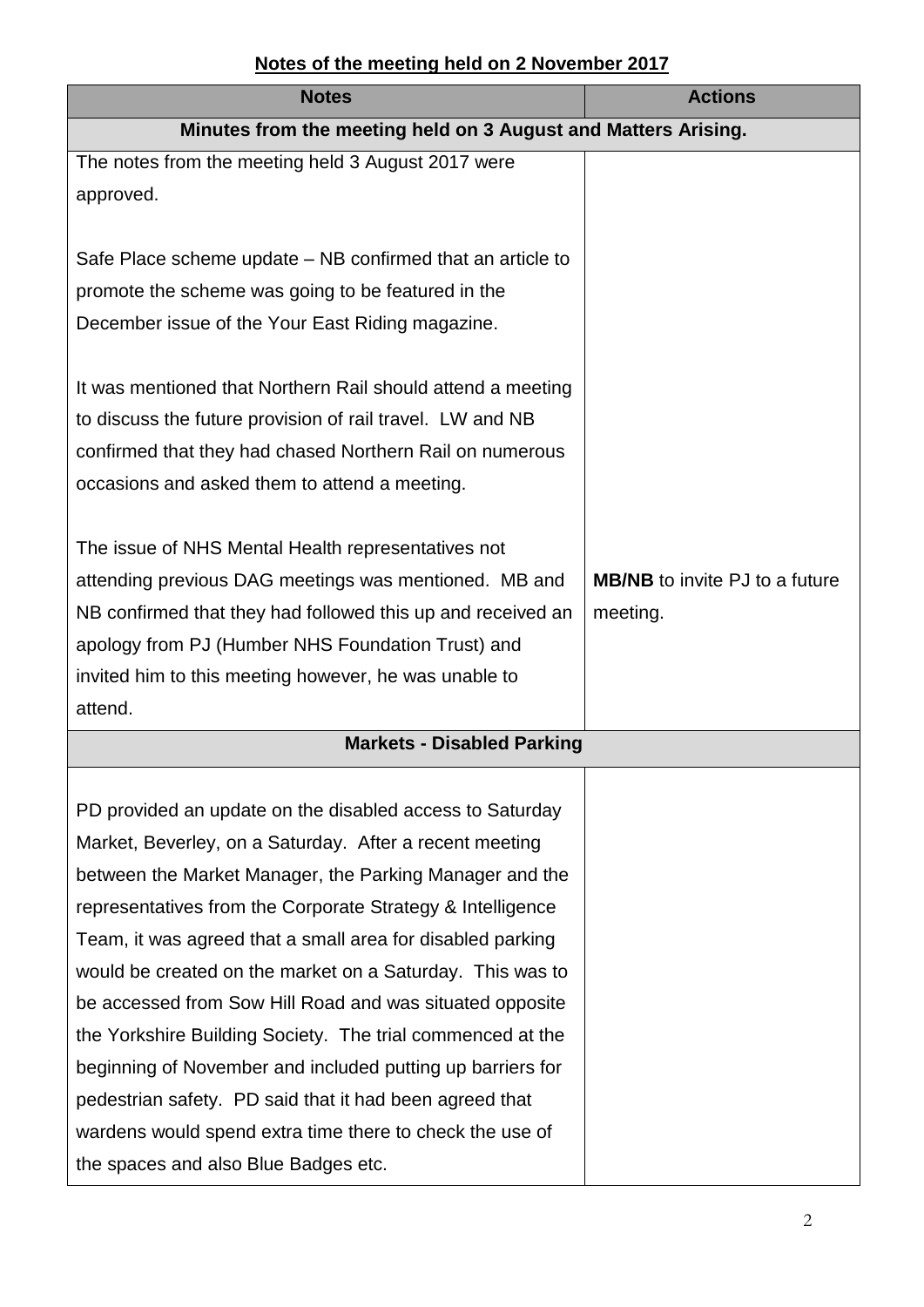| Disabled Parking signs would be put up nearby and the                                                                 |                                                                |
|-----------------------------------------------------------------------------------------------------------------------|----------------------------------------------------------------|
| spaces would be occupied on a first come, first served                                                                |                                                                |
| basis.                                                                                                                |                                                                |
| The success of this trial would be monitored and PD said                                                              | PD to update DAG on the                                        |
| that there was a possibility for more spaces in the future.                                                           | success of the trial in the New                                |
|                                                                                                                       | Year.                                                          |
| MB said he was really pleased with this and that it was a                                                             |                                                                |
| positive example of what the DAG group could achieve and                                                              |                                                                |
| also, he hoped that the spaces would be used.                                                                         |                                                                |
|                                                                                                                       |                                                                |
| PD also offered to come back to any future meetings and<br>discuss any other parking issues.                          |                                                                |
| <b>Blue Badge Application Process</b>                                                                                 |                                                                |
|                                                                                                                       |                                                                |
| JB gave a presentation/demonstration of the new Contact<br>360 system and how this would improve the current blue     | <b>JB</b> to send a copy of the<br>presentation which has been |
| badge application process and the time taken for                                                                      | circulated to DAG members.                                     |
| applications. The process is designed to cut down on the                                                              |                                                                |
| number of interactions.                                                                                               |                                                                |
|                                                                                                                       |                                                                |
| The new process/application system is email and internet                                                              |                                                                |
| based. Some members said this could cause difficulties for                                                            |                                                                |
| visually impaired or older people, however, JB said that                                                              |                                                                |
| people could still visit the Customer Service Centres and sit                                                         |                                                                |
| with an advisor to apply online.                                                                                      |                                                                |
|                                                                                                                       |                                                                |
| The new system allows people to book their own mobility                                                               |                                                                |
| appointment, for a suitable time, at a suitable Customer<br>Service Centre. People would only be asked to come in for |                                                                |
| an appointment if a decision couldn't be made online.                                                                 |                                                                |
|                                                                                                                       |                                                                |
| Questions were asked about fraud prevention and JB                                                                    |                                                                |
| confirmed that there were numerous validation checks.                                                                 |                                                                |
| Holding more information on applicants electronically would                                                           |                                                                |
| also help proactive enforcement.                                                                                      |                                                                |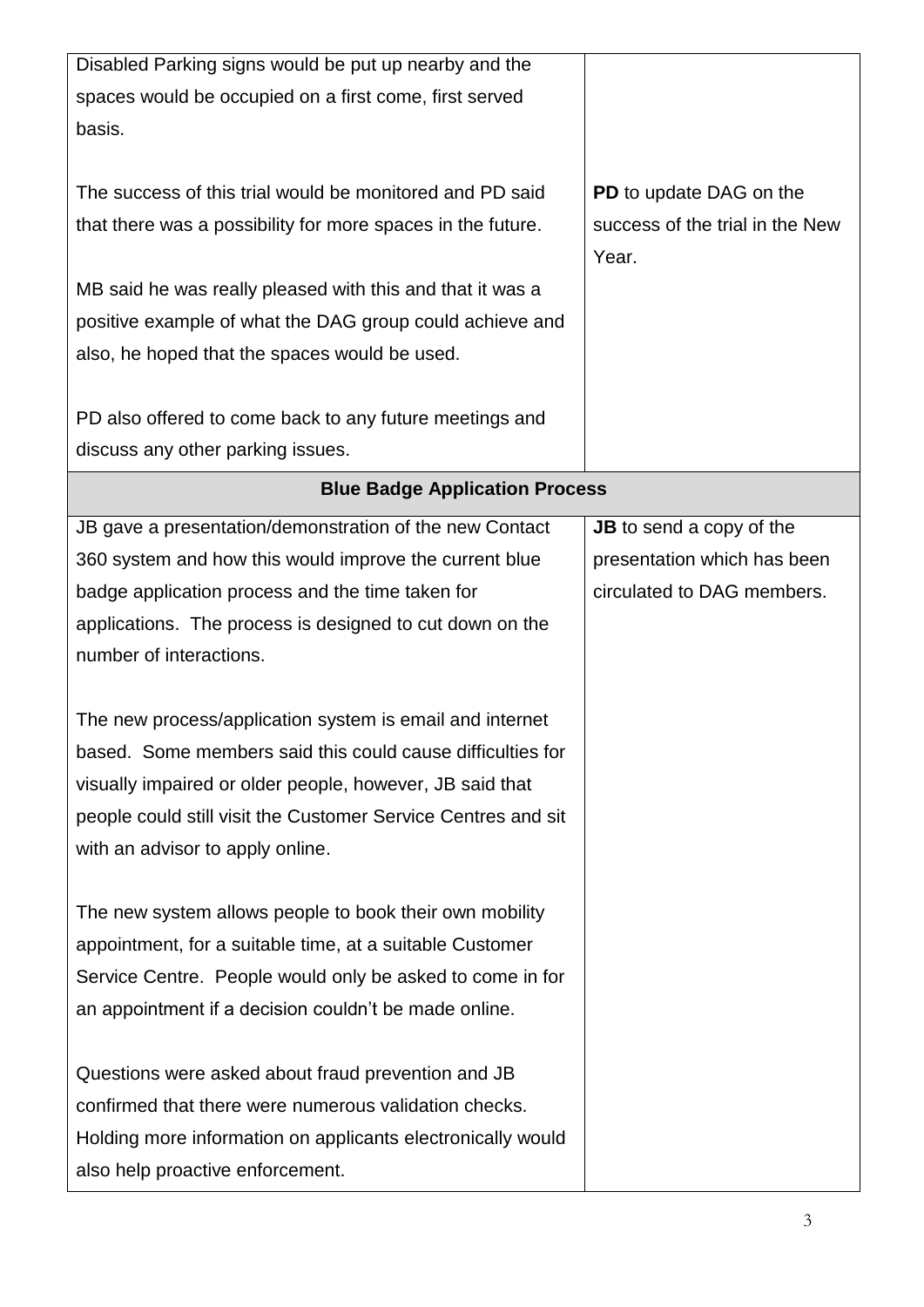| JB confirmed that the criteria for applicants replicated<br>national guidance and if anything were to change following<br>consultation, then ERYC would also replicate those<br>changes.                                                                                                                                                               | <b>JB</b> to send any updates to<br>DAG members, or consult with<br>members where necessary. |  |  |
|--------------------------------------------------------------------------------------------------------------------------------------------------------------------------------------------------------------------------------------------------------------------------------------------------------------------------------------------------------|----------------------------------------------------------------------------------------------|--|--|
| JB said that she would continue to consult with DAG<br>throughout the application process review, in order to ensure<br>that the process was manageable, clear and took into<br>consideration all abilities/disabilities.                                                                                                                              | <b>DAG members to pass any</b><br>comments, feedback or<br>thoughts onto NB.                 |  |  |
| It was mentioned that it would be useful to have another<br>contact option instead of email, such as by post.                                                                                                                                                                                                                                          |                                                                                              |  |  |
| MB asked if the application could be saved part way through<br>the process and JB confirmed that yes it could.                                                                                                                                                                                                                                         |                                                                                              |  |  |
| CS suggested that the online process should be designed to<br>ensure that a person with mild learning disabilities would be<br>able to complete it on their own. JB said that a set of<br>standards was being applied to all wording forms and the<br>website including Contact 360, consisting of simple wording<br>and no jargon.                    |                                                                                              |  |  |
| <b>Universal Credit Presentation</b>                                                                                                                                                                                                                                                                                                                   |                                                                                              |  |  |
| DW and KG from DWP delivered a presentation on the<br>introduction of Universal Credit, how this differs from current<br>benefits and the new interactive UC account for customers.<br>The process would be online, however ERYC would provide                                                                                                         | <b>DWP</b> circulated presentation to<br>DAG members.                                        |  |  |
| digital support for those who cannot use the online process.<br>A list of places that would help people to do this was handed<br>out. ERYC would also be able to visit people in their homes<br>if necessary. DW said there was also a Universal Credit<br>helpline to provide support over the phone.<br>Members asked DWP some additional questions. | <b>DWP</b> sent list of places to DAG<br>members.                                            |  |  |

 $\mathsf{r}$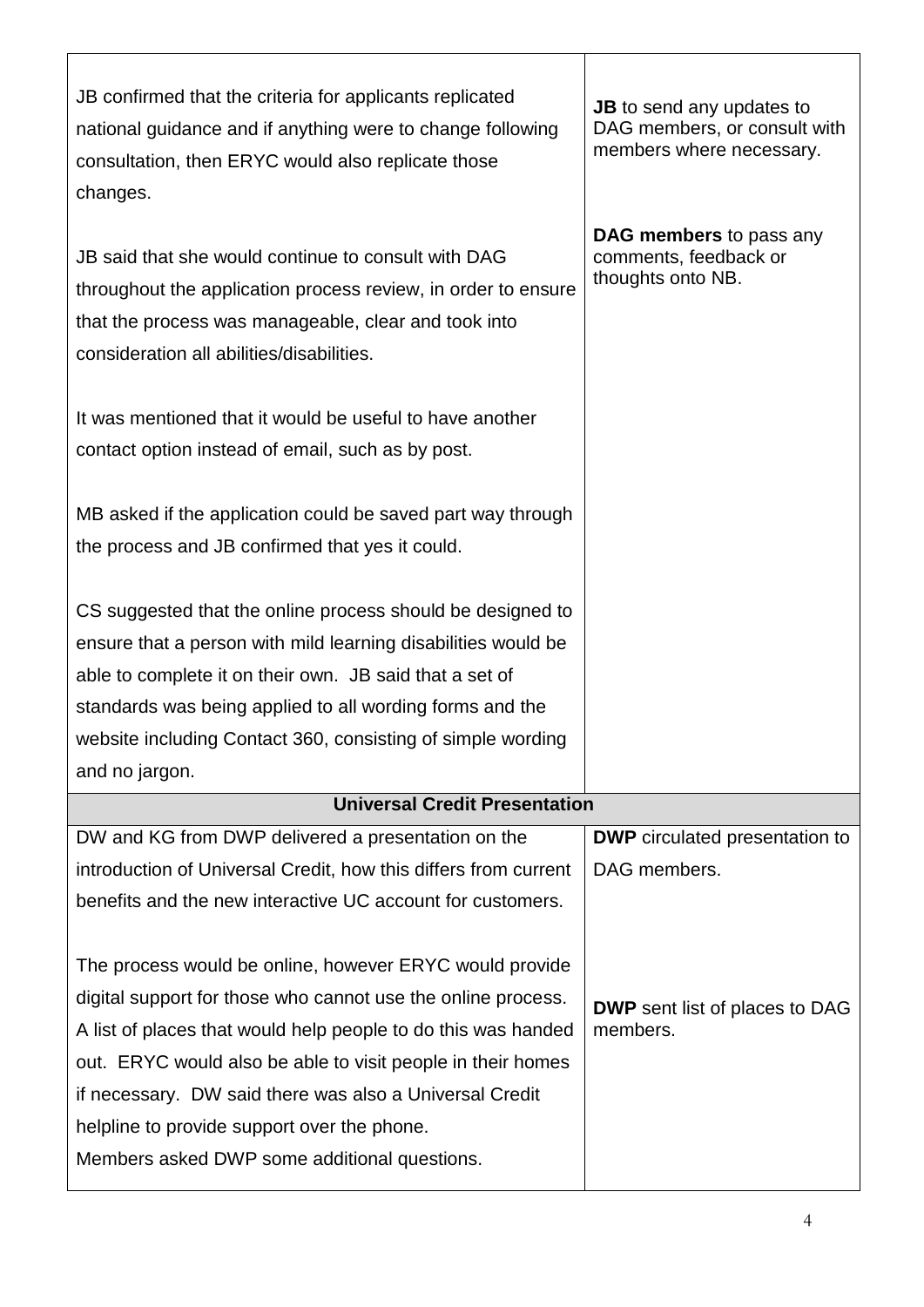| What if someone can't use a computer? DWP<br>confirmed that you could call the helpline and you<br>would be given an option to visit a list of outlets such<br>as the Job Centre, where someone would talk you<br>through it. Alternatively, people could visit one of<br>ERYC outlets where support would also be provided.<br>Is large print available? Yes and screen reading has<br>been fully tested for the visually impaired. You can<br>change the font sizes on screen, etc. |                                                                               |  |
|---------------------------------------------------------------------------------------------------------------------------------------------------------------------------------------------------------------------------------------------------------------------------------------------------------------------------------------------------------------------------------------------------------------------------------------------------------------------------------------|-------------------------------------------------------------------------------|--|
| RS mentioned the issue of contact after visiting centres if a<br>person needs an email address. LS highlighted the need for<br>alternative contact methods.                                                                                                                                                                                                                                                                                                                           |                                                                               |  |
| It was also mentioned that an Easyread version of the<br>process would be beneficial.                                                                                                                                                                                                                                                                                                                                                                                                 |                                                                               |  |
| Concern was raised over how individual issues and<br>problems would be taken into account. DWP confirmed that<br>everyone would be dealt with as an individual and that<br>different issues would be taken into account by the Job<br>Centre employee who was assigned to the person applying<br>for UC.                                                                                                                                                                              |                                                                               |  |
| MB said that he would collate a list of questions for DWP<br>about Universal Credit that the group did not have time to<br>ask within the meeting.<br>MB said that he found the Universal Credit presentation<br>useful and thanked DW and KG for attending the meeting.                                                                                                                                                                                                              | <b>MB</b> collated a list of questions<br>and these have been sent to<br>DWP. |  |
| <b>DAG Membership</b>                                                                                                                                                                                                                                                                                                                                                                                                                                                                 |                                                                               |  |
| It was recognised by all that membership (especially<br>disability related organisations) was low. NB said that she                                                                                                                                                                                                                                                                                                                                                                   |                                                                               |  |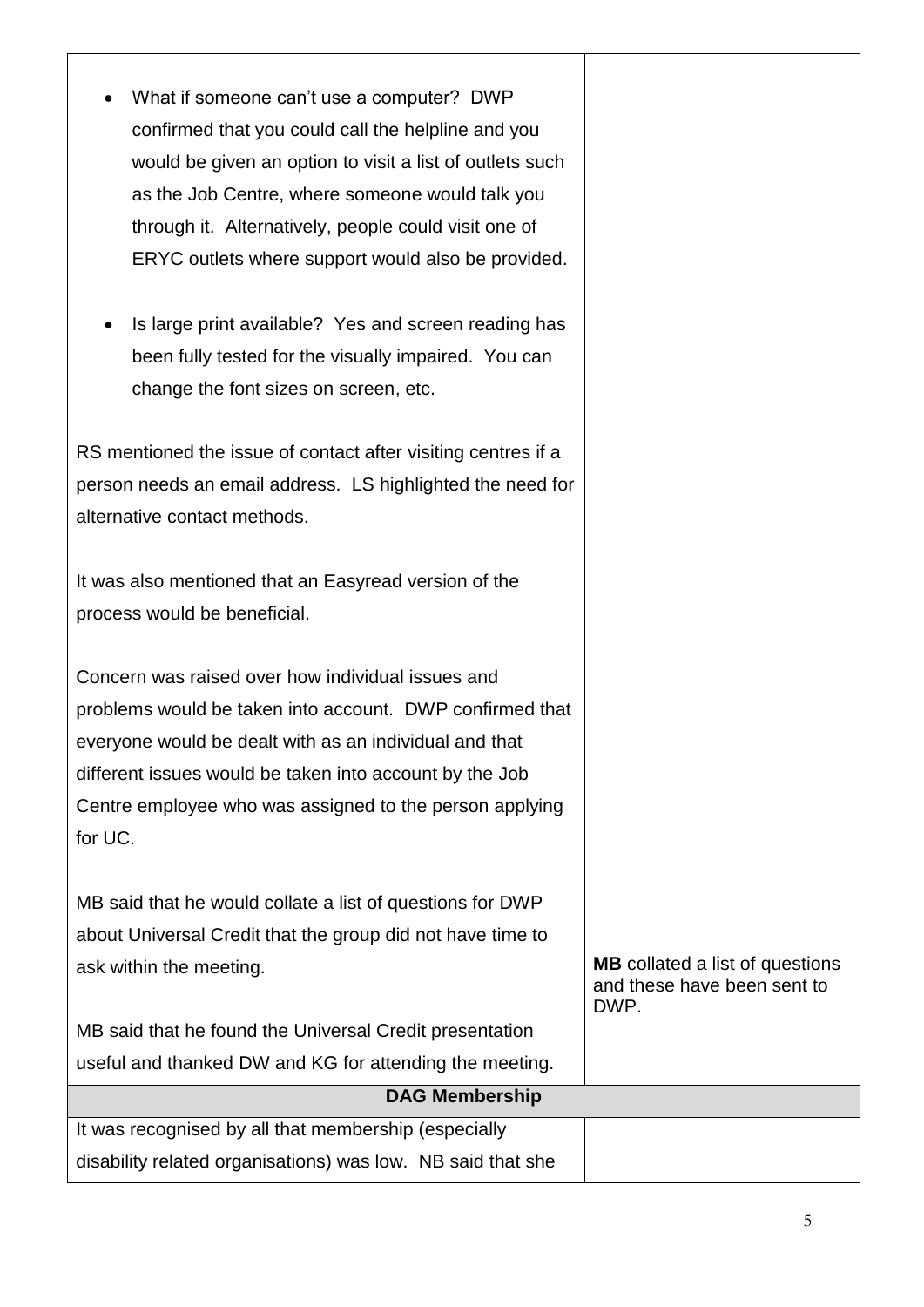| had emailed all DAG members on the contact list and asked     |                               |
|---------------------------------------------------------------|-------------------------------|
| people if they wished to remain as members of the group.      |                               |
| Some did not respond, some asked to be removed and            |                               |
| some to remain. Currently, members attend as                  |                               |
| representatives of groups/organisations to discuss the        |                               |
| bigger issues.                                                |                               |
|                                                               |                               |
| QD addressed the issue of disabled individuals not attending  |                               |
| meetings and the low representation of various groups. QD     |                               |
| said that from a public sector point of view, representatives |                               |
| were at the meetings to represent a wide range of disabled    |                               |
| individuals. Representatives are expected to go out to their  |                               |
| groups/organisations/contacts with issues/meeting             |                               |
| discussion topics and then feed back to the whole of the      |                               |
| DAG. This was to ensure that the DAG did more widely          |                               |
| represent people with disabilities.                           |                               |
|                                                               |                               |
| Membership will continue to be monitored and new              |                               |
| representatives will be welcome to attend if they are found,  |                               |
| come forward or, wish to do so.                               |                               |
| <b>AOB</b>                                                    |                               |
| MD (Humber NHS Foundation Trust) introduced herself to        | NB has circulated information |
| the group. MD explained that she is quite new in post and     | to DAG members.               |
| part of her role is the equality agenda and setting up 3      |                               |
| equality forums. One of which is a patient and carer          |                               |
| experience forum in January. MD invited DAG members to        |                               |
| attend and said that she would send the details to NB to      |                               |
| circulate.                                                    |                               |
|                                                               |                               |
| NB will arrange future DAG dates and asked the group if       |                               |
| they were happy with the current meeting times and            |                               |
| members confirmed they were.                                  |                               |

# **Date of future meetings**

**Wednesday 7 February** – Room 2, County Hall 1pm – 4pm